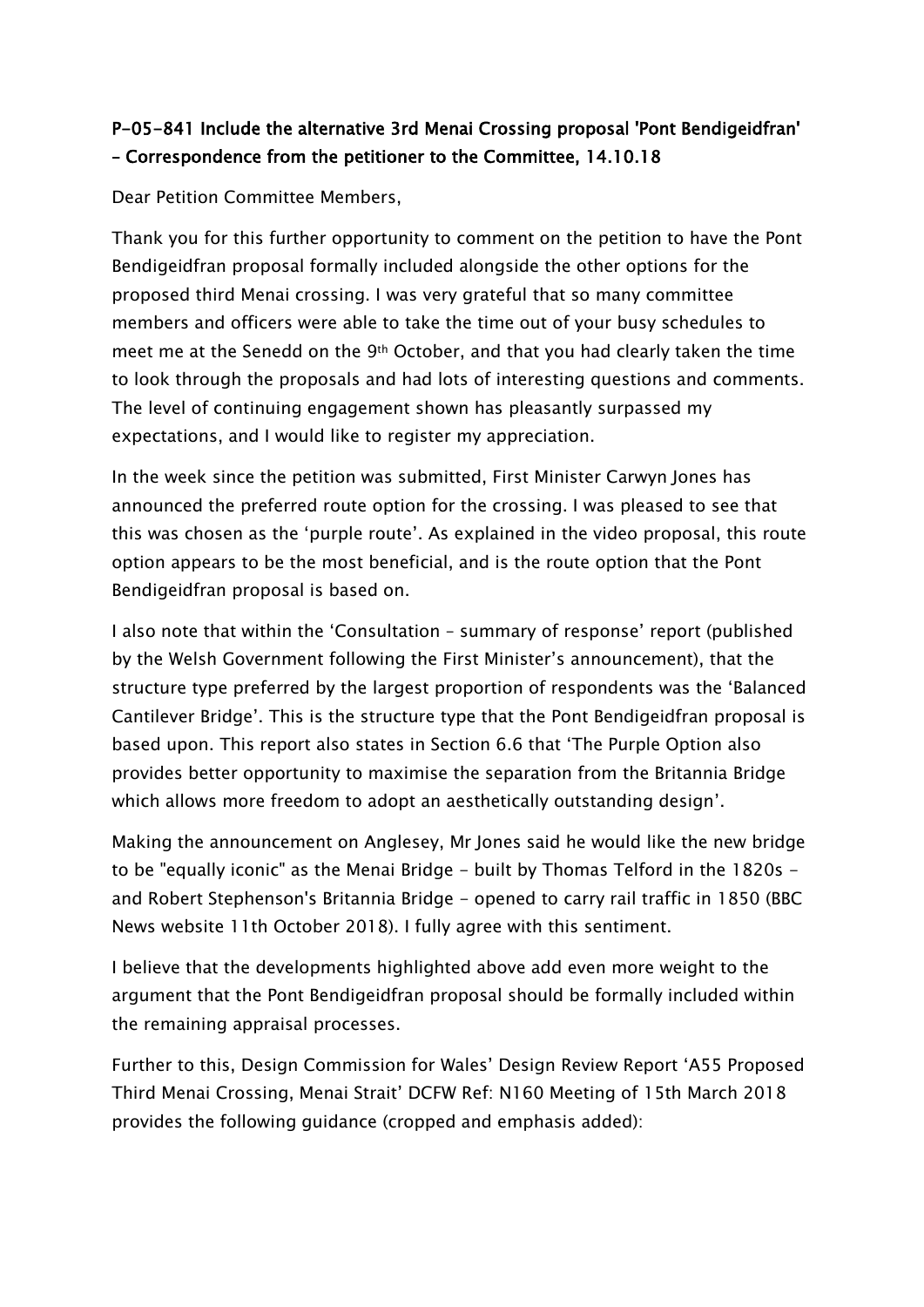'clear objectives must be established from which defined outcomes arise, leading directly to enhancement and public benefit.

Such justification is also necessary to allow the proper weighing of all benefits set against the scale of intervention in a location of such high landscape, historic and tourism value and in one of the most important views in Wales. The existing Stephenson and Telford structures are of national historic importance and represent outstanding engineering innovation of their time.

Wider scheme objectives should be determined and communicated, such as environmental impact and potential for enhancement as well as ensuring a high quality visitor and user experience. Establishing such objectives will help identify the opportunities provided by the scheme and avoid an approach solely based on the mitigation of negative constraints and impact.

Although this may seem to represent analysis above and beyond the requirements of the current WelTAG stage, it is imperative to ensure that changes to this highly sensitive and important environment are fully justified and delivered to the highest possible quality.'

Justification for the changes related to Pont Bendigeidfran are provided within the YouTube video mentioned in the wording of the petition. What is required from the Welsh Government is the courage and ambition necessary to deliver something that is truly iconic for the people of Wales.

I fully accept that this may be a daunting decision to make, to move away from the 'tried and tested' standard solutions. I therefore would like to take this opportunity to suggest a number of actions that will provide comfort and encouragement to the Welsh Government, and to further allow them to justify any bold decisions made:

1. As part of the appraisal process, a Contingent Value Assessment could be carried out to assign a financial value to the relative additional benefits provided by all the options. This was the mechanism used very effectively in the appraisal of the successful Colwyn Bay Waterfront Project, which allowed a new beach to be installed instead of a large rock revetment along the frontage. The beach nourishment option provided many additional regeneration benefits to the town, and was justified through the improved adjusted Cost/Benefit ratio that was able to be formally demonstrated.